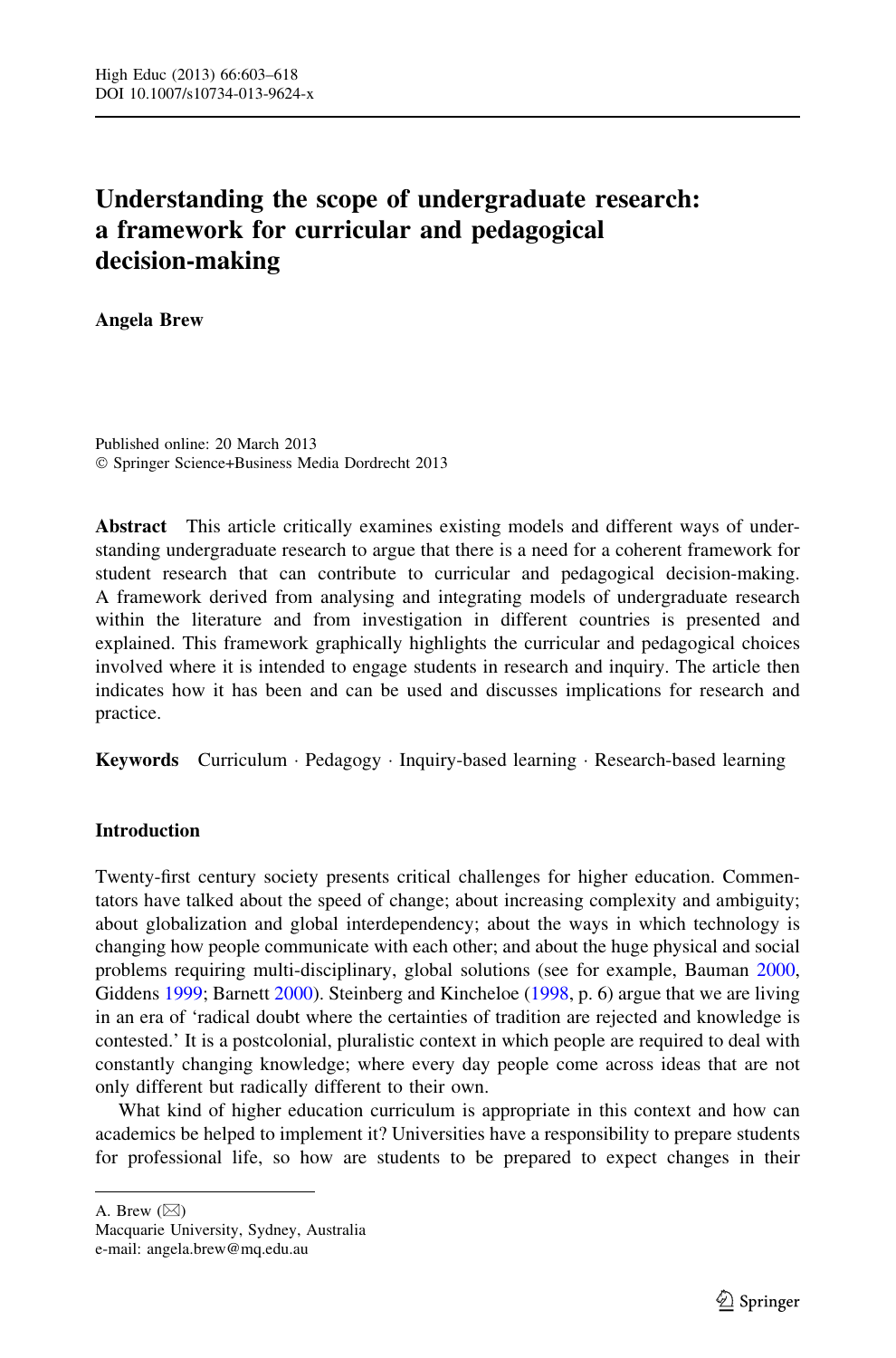knowledge? How are they to be prepared to deal with different knowledges? In short, how are they to be prepared to cope with the ambiguities and super-complexities (Barnett [2000](#page-14-0)) of twenty-first century society?

In response to these challenges, there has been growing interest and practice in engaging undergraduates in research and inquiry. Making the case for student research, Steinberg and Kincheloe argue that in such a context, students should become educated:

at the frontier where the information of the disciplines intersects with the understandings and experience that individuals carry with them …[This] is the point where knowledge is created (constructed). (Steinberg and Kincheloe [1998](#page-15-0), p. 9).

Drawing on the work of Dewey and Friere, they argue that a good education should enable students to critically evaluate both the world in which they live and received knowledge. Barnett ([1997,](#page-14-0) p. 110) similarly argues that 'What is required is not that students become masters of bodies of thought, but that they are enabled to begin to experience the space and challenge of open, critical inquiry (in all its personal and interpersonal aspects)'. Kellett ([2010\)](#page-14-0), also arguing for student research, comes to a similar conclusion. We are living in an era of 'radical doubt where the certainties of tradition are rejected and knowledge is contested' she writes (p.6). This, she suggests, behoves researchers to rethink their current practice.

In responding to these contemporary challenges, many higher education initiatives emphasise student engagement, participation and inquiry. Undergraduate research seeks to emphasise these and, in addition, emphasises epistemological aspects such as knowledge production and dissemination, critical evaluation of existing knowledge and dealing with unforeseen problems and challenges, as well as ontological aspects, such as changing the being of students, developing their personal and professional capabilities and influencing their perceptions of themselves. Undergraduate research is a student-focused way of bringing research and teaching together. Through it, students can contribute to the academic project of the university.

Through research, Steinberg and Kincheloe [\(1998,](#page-15-0) p. 6) suggest, students 'learn to live with the ambiguity that comes with the critical domain'. Neary ([2010\)](#page-15-0), drawing on the ideas of Walter Benjamin, argues that to engage students in research is to 'provide for the possibility of progressive social transformation through practical action'. This is necessary at a time when, as he argues, there are 'practical imperatives driven by the avoidance of disaster beyond human imagination' (Neary [2010,](#page-15-0) p. 3). Brew [\(2006](#page-14-0)) similarly argues for higher education to develop scholarly knowledge-building communities in universities where academics and students work in partnership to solve such problems. Involving students in investigation into aspects of the world relevant to their degree study can also capture the questions that students bring to universities. As Neary [\(2010](#page-15-0)) argues, it shifts students from being viewed as, and acting as, consumers of knowledge into students being engaged in the active production of knowledge.

Introducing research and inquiry into undergraduate education, however, poses numerous challenges. In recent years there have been a number of attempts to understand the benefits and challenges of research experiences for students, to provide coherent rationales for it, and to map the scope in frameworks and models (see for example, Beckman and Hensel [2009;](#page-14-0) Healey and Jenkins [2009](#page-14-0); Laursen et al. [2010](#page-15-0); Levy and Petrulis [2012;](#page-15-0) Lopatto [2009;](#page-15-0) Steinberg and Kincheloe [1998\)](#page-15-0). A key question is: how can academics, academic departments and institutions be assisted in taking the many varied and complex decisions that are needed at different levels? This is the central question of this article. Its aim is to present a new conceptual framework which highlights the various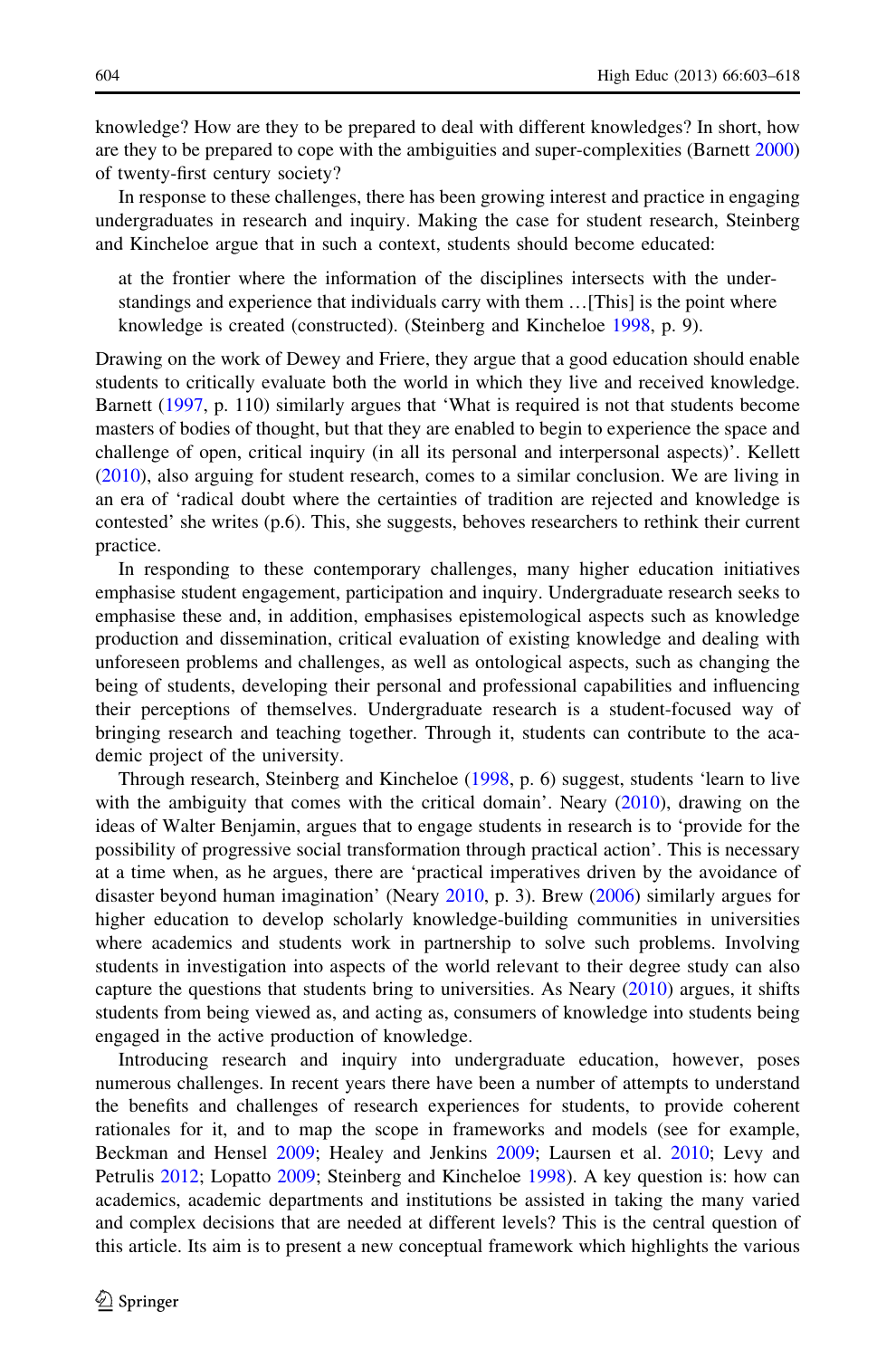decisions needing to be taken when implementing research-based experiences for students. The framework derives from a critical analysis and an attempt to integrate existing curriculum models and pedagogical approaches.

The paper has its roots in a 4-year program of work in Australia carried out initially under the auspices of a nationally funded project designed to enhance student engagement through research and inquiry and more recently through a series of institutional projects. The work has involved study tours overseas; staff and student development programs including regional and institutional meetings and an on-going institutional working group, undergraduate scholarships, hosting a national summit and an international undergraduate research conference; as well as carrying out a number of research projects on aspects of undergraduate research.

The parameters of research-based learning that are being integrated in the paper are first established. The paper then provides a critical analysis of two widely-used frameworks for understanding student research: Healey and Jenkins [\(2009](#page-14-0)) and Levy and Petrulis [\(2012](#page-15-0)), in order to establish what is needed in terms of a new model. Again through an analysis of the literature, the paper then explores in detail the complexity of the decisions that need to be incorporated in a new research-based learning framework. In the final part of the paper, the new model is presented. The model has been trialled in a number of staff development workshops with academics, so the paper discusses ways in which it has and can be used and concludes with implications for further research and practice.

#### The scope of the undergraduate research curriculum

In this paper, research-based learning curricula are taken to include all the opportunities provided for students to gain experience in planning and carrying out research, learn research skills appropriate to the discipline, and pursue and present research, that they encounter during their degree. Both in the literature and in practice, courses with researchbased components have tended to be considered quite separately from research experiences initiated by researchers and outside of students' formal classes such as vacation scholarship programs. However, all the opportunities to engage in research during their time at university, whether in formal classes or outside of them, constitute, for students, the experi-enced curriculum and, as such, need to be considered together. As Knight [\(2001](#page-15-0)) argues, higher education is a matter of complex learning:

Amongst other things it is about unending disputes, subtle concepts, large amounts of information to be organised and remembered, and emerging understandings of the nature or structure of the subject or area itself (Knight [2001](#page-15-0), p.369).

Knight further suggests that learning environments 'with their discourses, practices, interactions, tasks, patterns of power and resources' (p.377), contribute to learning in many more ways than are contained within formal, rationally defined curricula with stated learning outcomes and related forms of assessment.

It should be noted that different forms of undergraduate research arise from different areas of the university, different discourses and practices and different motivations. Indeed, different forms are present to varying degrees within different countries and there is considerable variation in how and whether such initiatives are supported by governments, by research funding agencies, by industry and indeed by universities themselves (Brew [2010;](#page-14-0) Healey and Jenkins [2010](#page-14-0); Higgs [2010](#page-14-0); Spronken-Smith and Walker [2010\)](#page-15-0). They are as much the domain of research as teaching and learning in higher education; academics in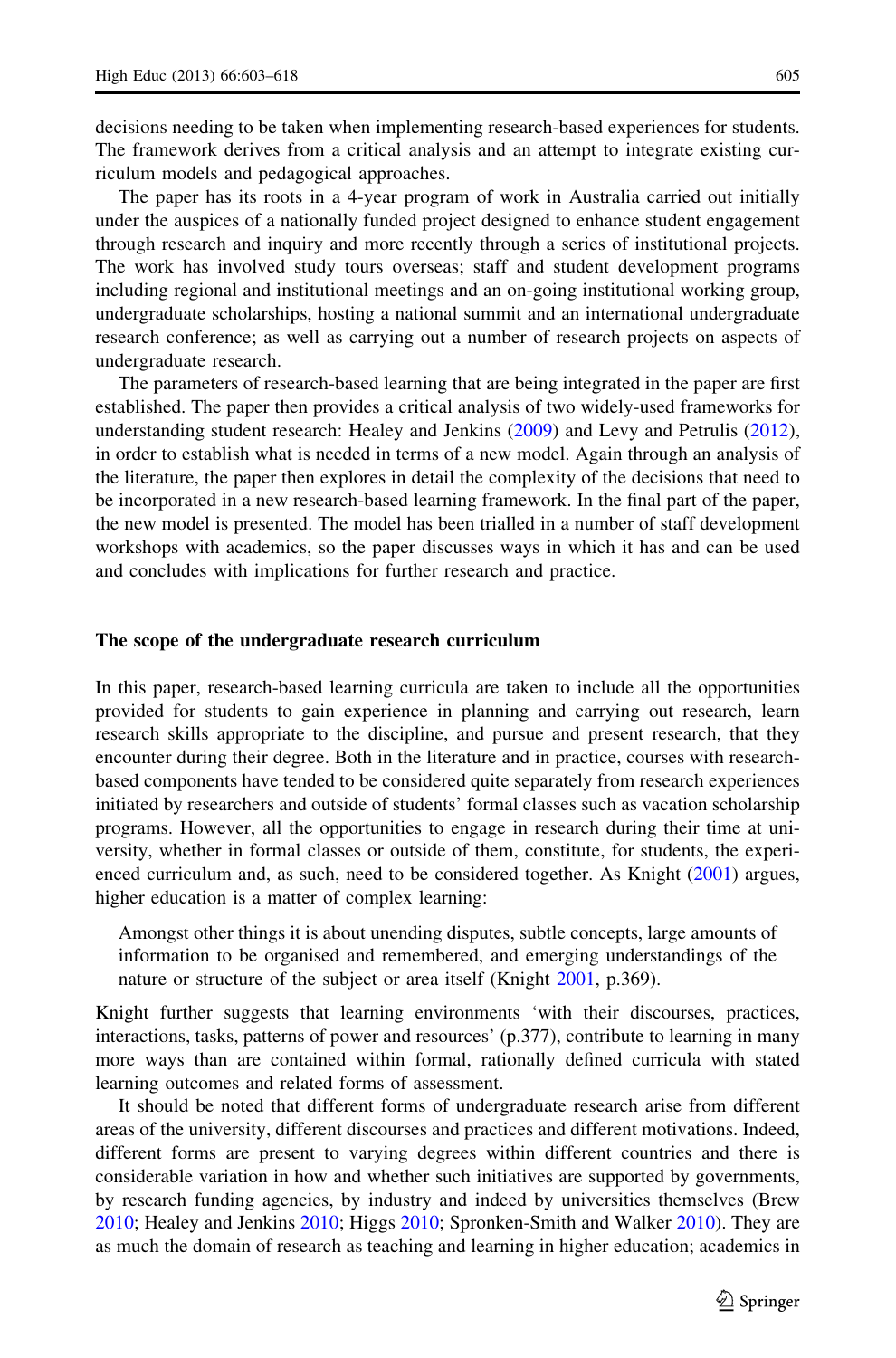their teaching role tending to focus on courses and curricula and final year projects; and in their researcher role tending to focus on research experience programs outside formal classes.

Whether academics are engaging in undergraduate teaching or engaging in research, curriculum decisions have to be taken about the overall structure and framework of the undergraduate research experience, what it is intended students should gain from it and how and whether their work is to be assessed. Sometimes curriculum decisions are taken at an institutional level, for example, when there is a decision to implement a summer vacation research experience across the whole campus. Sometimes the decision-making is at a departmental or course team level, for example, when a decision is taken to move the particular degree program to a problem-based or inquiry-based curriculum. Research-based learning pedagogies are enacted by individuals and course or subject teams within particular curricula frameworks including traditional ones, and there are a number of decisions that have to be taken regarding the particular pedagogies through which learning is to occur. The model presented in this paper aims to integrate different forms of undergraduate research into a coherent model specifying the different curricular and pedagogical decisions needed.

In the context of a growing number of approaches to engaging undergraduates in various forms of research and inquiry, there is a need for a wholistic conceptual framework which can encompass the wide variety of ways in which research can be experienced and can contribute to student learning. A practical framework is needed which specifies the various curricular and pedagogical decisions that have to be made if students' learning is to benefit from a relevant range of research experiences. The purpose of such a framework or model is to assist academics to more effectively and more confidently implement a wider range of experiences for their students. However, it is important to first examine existing frameworks that seek to elucidate different forms undergraduate research can take.

## Frameworks for understanding undergraduate research

In some countries, work to understand and implement undergraduate student research has grown out of attempts to develop the relationship between teaching and research. Specifically, Hattie and Marsh's [\(1996](#page-14-0), p.533) seminal study which challenged academics to 'increase the circumstances in which teaching and research have occasion to meet,' has been influential. Elsen et al. [\(2009\)](#page-14-0) and Spronken-Smith and Walker ([2010\)](#page-15-0) each argue respectively that engaging students in research and inquiry-based learning are ways of strengthening the links between research and teaching.

Healey and Jenkins ([2009](#page-14-0)) proposed a framework specifying different forms of research-based learning which was specifically designed to strengthen this relationship and it has become widely used in institutions, as any internet search will testify. In this framework, undergraduate research and inquiry are seen along two dimensions. The horizontal axis focuses on research content on the one hand and on research processes and problems on the other, and the vertical axis distinguishes students as participants and students as audiences for research (see Fig. [1\)](#page-4-0). Healey and Jenkins [\(2009](#page-14-0)) argue that whether students are engaging in research in their courses or outside the curriculum by, for example, participating in events, seminars and special undergraduate research programs, they should engage in research in all of the four ways indicated in this model.

Again arising from an attempt to map the linking of teaching and research in the student experience, a related framework was proposed by Levy and Petrulis [\(2012](#page-15-0)). This was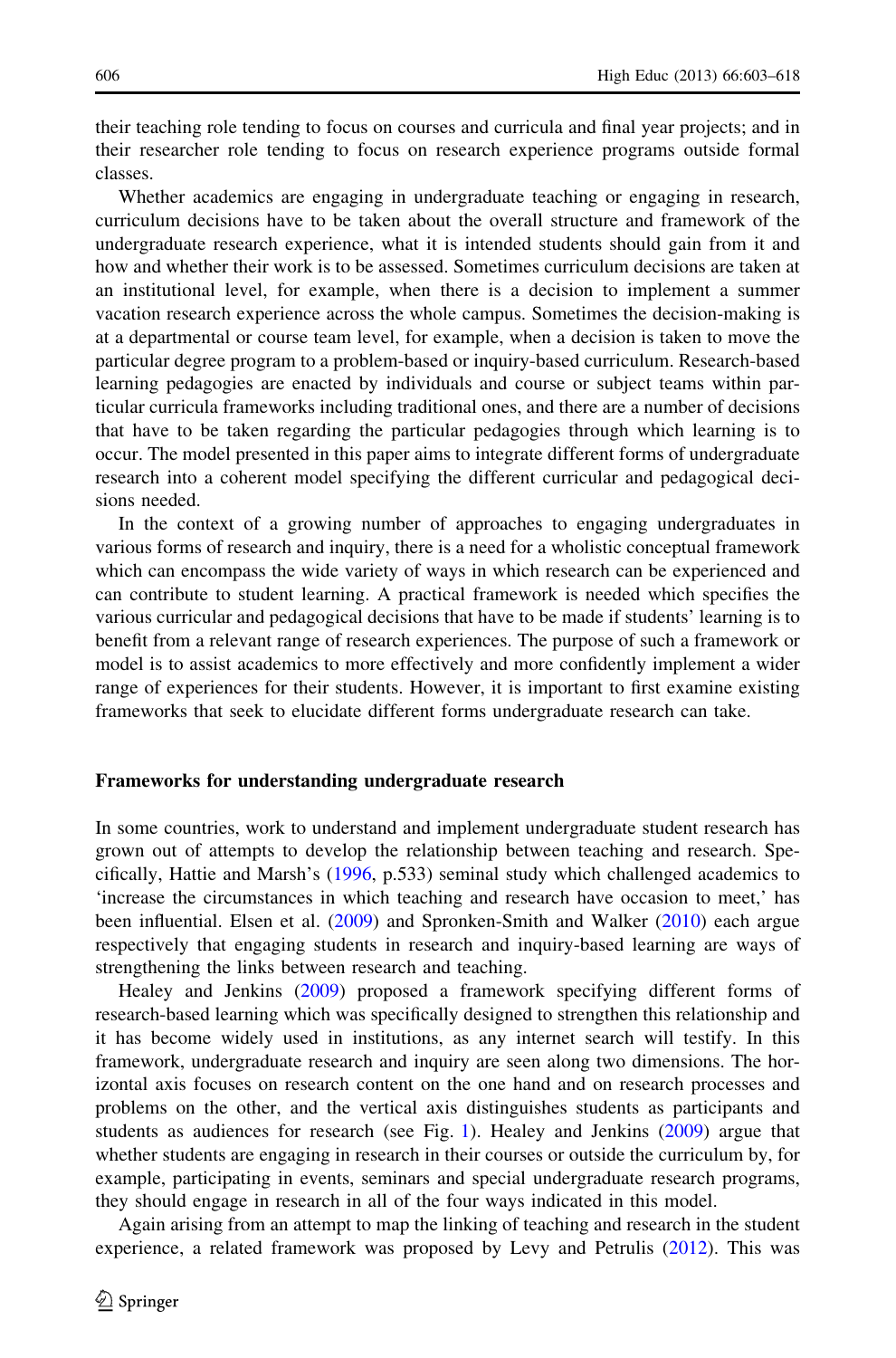<span id="page-4-0"></span>

#### Fig. 1 The nature of undergraduate research and inquiry (Healey and Jenkins [2009,](#page-14-0) p.7)

designed to enable the mapping of student activity according to who frames the inquiry (cf. the horizontal axis indicating the distinction between student-directed and tutor- or client- directed inquiry) and whether students are acquiring existing knowledge or are developing new knowledge (cf. the vertical axis). So, for example, in a problem-based curriculum, the inquiry is essentially directed by the tutor but the student is engaging both in acquiring existing and creating new knowledge (cf. the vertical oval in Fig. 2). A student engaging in undergraduate research where they choose their own question and frame the inquiry may be supervised by the tutor but the student's focus may be on developing new knowledge (cf. the horizontal oval in Fig. 2). A client-directed inquiry would be when a student is undertaking an internship, for example, in industry or for the community.



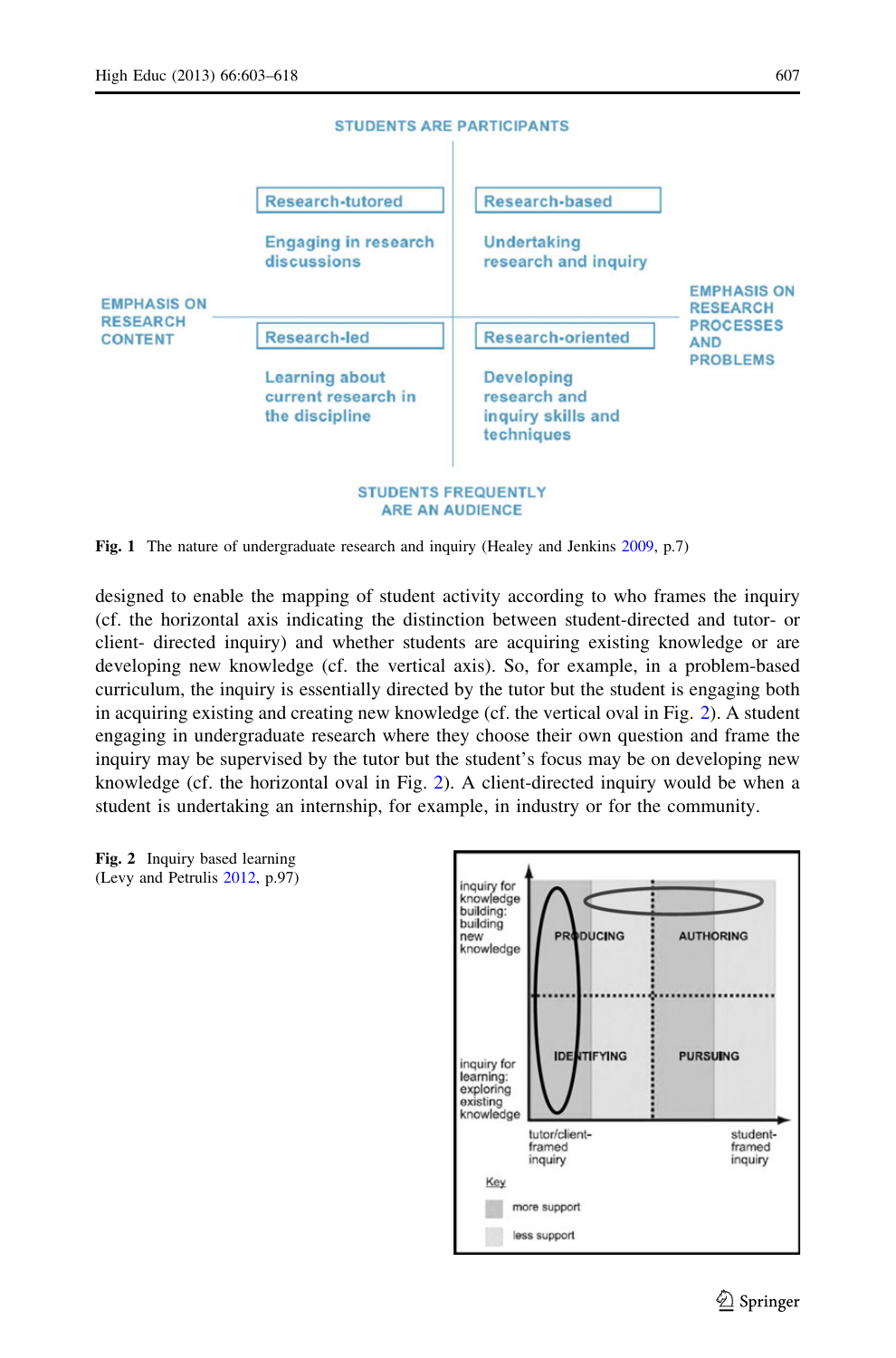It is clear that these frameworks are helpful for academics in thinking through aspects of research and/or inquiry-based learning, but they have some limitations. For example, it is difficult to see how students can be developing research and inquiry skills when they are an audience for research as suggested by the Healey and Jenkins model. Further, in that model, there is no space given to where students are engaging in debates about the history, sociology and philosophy of research. The Levy and Petrulis model lacks clarity, for example, about what is meant by 'more support' and 'less support'.

Further, these authors do not explore the consequences of conflating curriculum and pedagogy. Indeed, they do not distinguish them. However, this is an important distinction in the context of educational decision-making because while pedagogical decisions are likely to be the preserve of the person teaching the course or subject, curriculum decisions are often taken at a departmental or even institutional level, as, for example, when there are decisions taken to embed particular graduate outcomes throughout the degree or program. Differentiating levels of decision-making in this way highlights important questions about the power teachers do or do not have and who or what has the authority to decide on particular aspects of the teaching and learning.

If each model is looked at from a curriculum perspective, then questions arise about the overall structure of the course, for example, about the balance of tutor-framed and studentframed inquiry and about the extent to which students are acquiring existing knowledge as opposed to building new knowledge. In the case of the Healey and Jenkins' framework, it does not specify who initiates the inquiry and there are questions about the balance of research-led, research-tutored, research-oriented and research-based learning in the overall curriculum as well as how these relate to the learning outcomes and assessment. Neither framework can explain or assist with the overall curriculum design where there are inquiries which are negotiated by student, tutor and client. Many examples of student inquiry lie at the confluence of all four quadrants in each model so a framework that specifies how these are to be accommodated within the overall curriculum is needed. Further, these models do not distinguish different levels and types of student outcome i.e. why the student is engaging in research of these different types. Nor do they indicate what the relationship of the inquiry is to how it is assessed and to the students' overall assessment.

If on the other hand the frameworks are looked at from a pedagogical point of view then questions arise about how each of them accounts for the integration of the different elements, for example, where the emphasis is on content as much as processes and problems (Healey and Jenkins [2009\)](#page-14-0) or where the student is acquiring existing knowledge in order to 'author' or generate new knowledge (Levy and Petrulis [2012\)](#page-15-0). Neither model explains to what extent the nature of the project influences or determines the type of undergraduate research and inquiry, for example, if it is a funded project. Nor do they account for differences in the nature of knowledge and different views about how and whether knowledge is discovered or generated, for example, in different disciplines. No account is given in these models of the distinction between what the student does and what it is intended students should achieve.

What is clear is that implementing an undergraduate research and inquiry curriculum, or putting elements of undergraduate research and inquiry into one requires a number of complex choices to be made. How are course teams and academics to make choices between different approaches and what choices are they to make? How are teachers and/or researchers or mentors and supervisors to decide what form of research-based learning is appropriate for a given student or students at a particular time and within a particular disciplinary curriculum context? What are the elements that make a curriculum research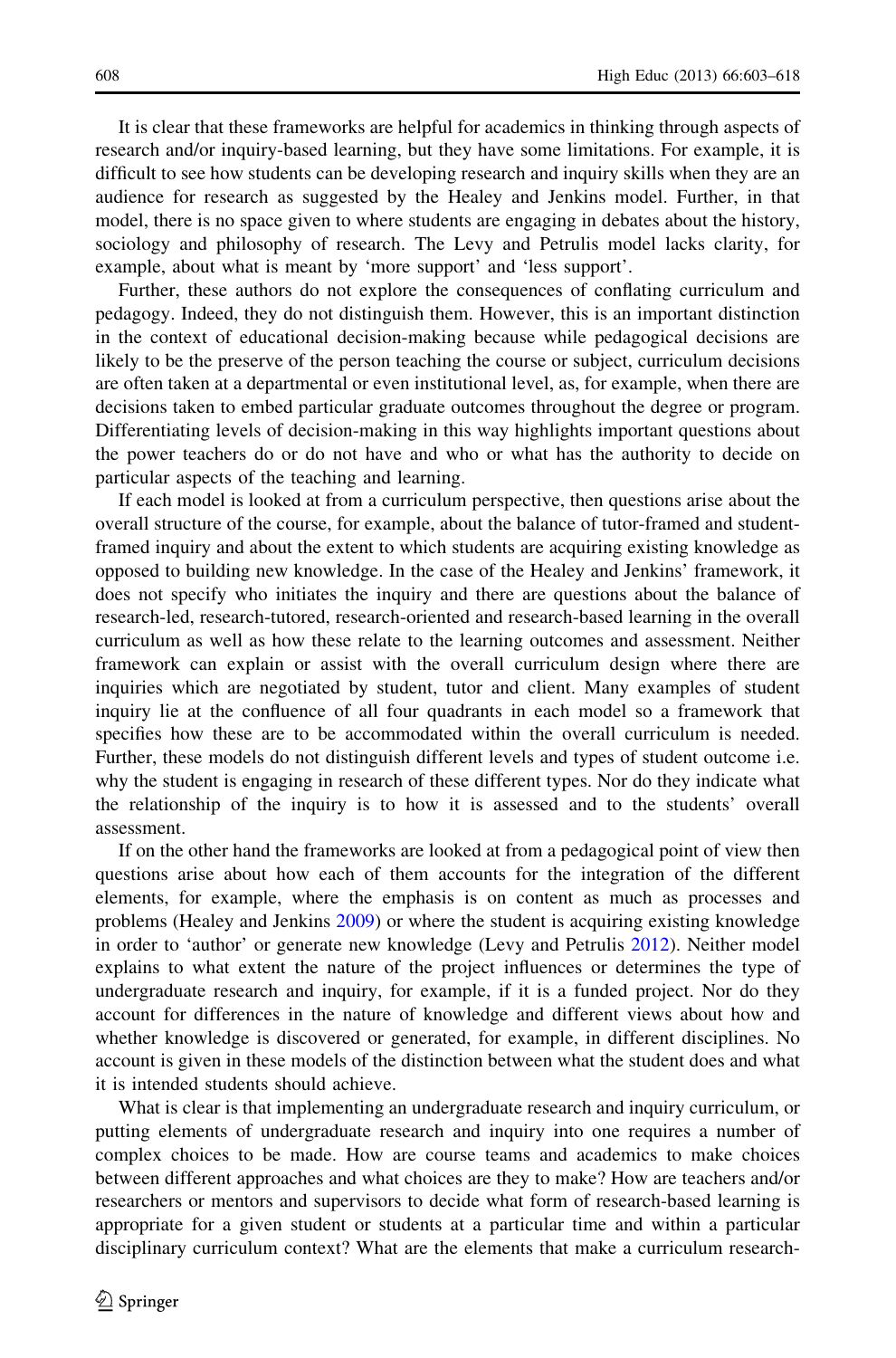based? How are researchers and teachers to navigate their way through what is in fact a complex and perplexing domain? These models provide no or little guidance on these issues. Clearly a different model is needed.

In attempting to understand and develop the relationship between teaching and research, these models inevitably simplify a complex terrain. In doing so they conflate both teacherfocused pedagogies where the focus is on the teacher and there is an intention to transfer information to students, and student focused pedagogies where the focus is on the student and on conceptual change (Prosser and Trigwell [1999](#page-15-0)). Pedagogies of student research can, admittedly, be seen as a way of integrating teaching and research. Indeed, Brew ([2006](#page-14-0)) has argued that undergraduate research is a student-centred way of thinking about doing this. However, such pedagogies need to focus primarily on students' learning and how students actively engage with research, i.e. they need to be student-focused. Teacher-focused approaches such as lectures, where students are predominantly an audience and the teachers' attention is focused on their own research and telling students about it, fail to recognise the importance of undergraduate research as a way of radically transforming students' higher education experiences and ultimately higher education itself. To principally think of student engagement in teacher-focused ways, ties considerations of student research to a hybrid pedagogy based on traditional approaches where often the main focus is on academics' research and how to put that into the curriculum and not on student learning.

Brew ([2006,](#page-14-0) p. 32) goes some way to addressing this in presenting a model of the relationship between teaching and research which has implications for the curriculum. She argues that universities should progressively become scholarly knowledge-building communities where academics and students work together to learn and to solve problems of the world. This, she suggests, involves expanding ideas about what constitutes research, building knowledge which starts with what students as well as academics want to learn, engaging collaboratively with students in scholarly activities, teaching in ways that put learning at the centre, and building communities of scholars of all levels, abilities and experience. Her model has implications for the kind of institutions universities would become if student research were taken seriously and it suggests the kinds of underlying assumptions that are appropriate to research-based curricula. However it does not provide guidance on how academics are to make curricular or pedagogical decisions and it does not specify implications for how students are to learn through engaging in research.

In order to move towards a framework capable of encompassing both curricular and pedagogical decision-making, it is important to examine accounts in the literature of specific initiatives that engage undergraduates in research. That is the focus of the next section.

## Research-based curricula and pedagogies discussed in the literature

Numerous and varied accounts of engaging undergraduates in research exist in a range of different disciplines (see for example, Chang [2006;](#page-14-0) Cuthbert et al. [2011;](#page-14-0) Elsen et al. [2009;](#page-14-0) Karukstis and Elgren [2007;](#page-14-0) Roberts et al. [2010](#page-15-0); Shaffer et al. [2010](#page-15-0)). There also exist a variety of studies designed to indicate how to further undergraduate research-based learning experiences. These include: ways to develop research skills (Willison and O'Regan [2007\)](#page-15-0); broadening participation in undergraduate research (Boyd and Wesemann [2009;](#page-14-0) Strayhorn [2010\)](#page-15-0); motivating students to engage in it; developing research in the community; developing a research community or culture (Desai et al. [2008](#page-14-0), Garde-Hansen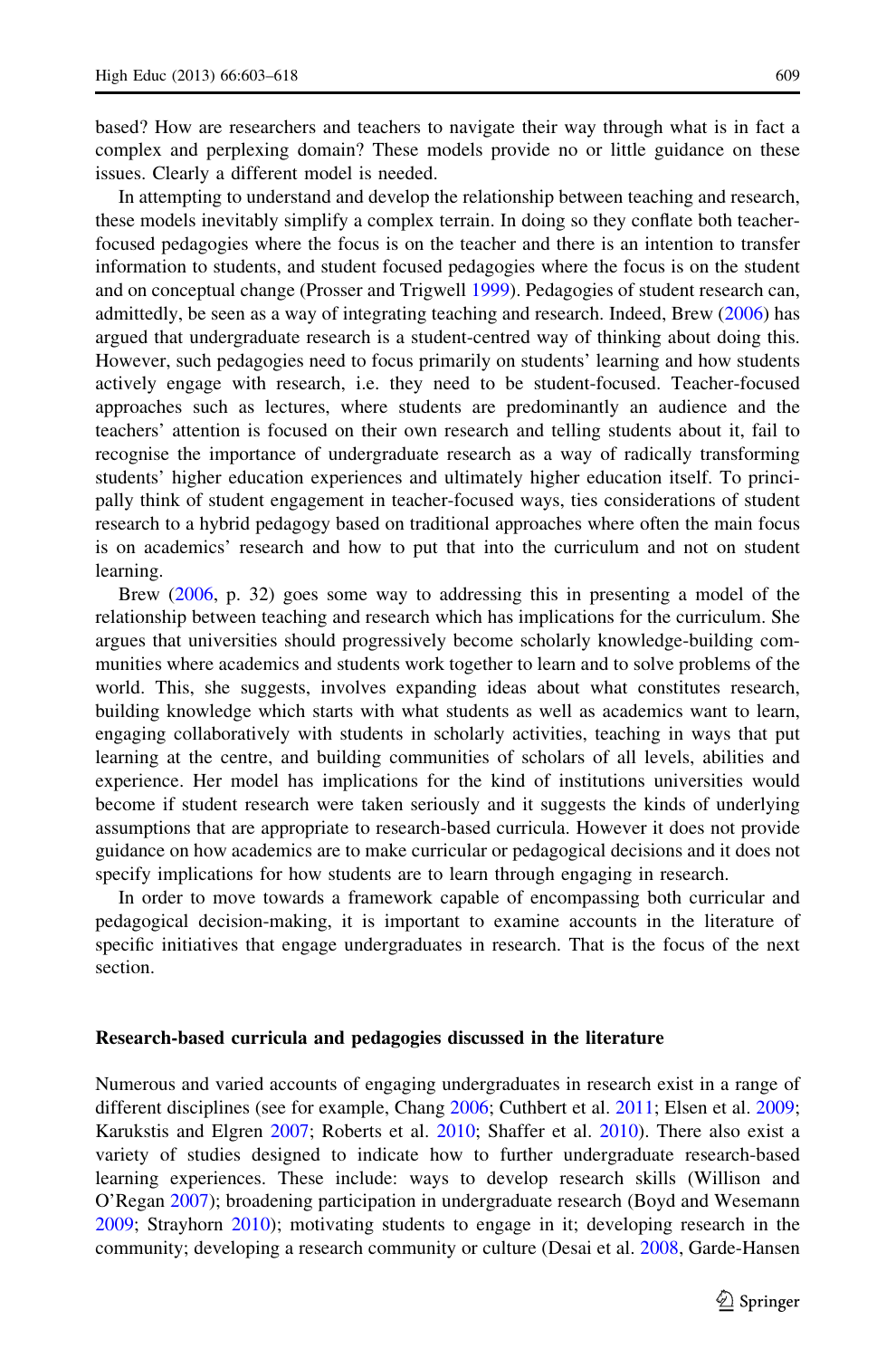and Calvert [2007](#page-14-0); McLinden and Edwards [2011](#page-15-0)); and how to disseminate student research (e.g. Mabrouk [2009;](#page-15-0) Spronken-Smith et al. submitted for publication).

Research and/or inquiry is a central or important component in problem-based learning and inquiry-based learning. Problem-based learning (PBL) has been in use particularly in the medical education field for many years. Boud and Feletti [\(1997](#page-14-0), p. 2) describe it as: 'a way of constructing and teaching courses using problems as the stimulus and focus for student activity'. That activity often takes the form of research or inquiry. Typically, PBL is a whole of curriculum approach adopted for an entire degree program by a faculty or department, although attempts to implement parts of PBL within specific subjects or units of study are not unknown (Boud and Feletti [1997\)](#page-14-0). Inquiry-based learning (IBL) in its purest form also describes a whole curriculum. Levy and Petrulis [\(2012](#page-15-0), p.3) argue that it 'places the student inquiry at centre stage, and in which all learning tasks, assessments, resources and guidance are designed to support the inquiry process.' However, they also acknowledge that IBL describes 'a range of pedagogical approaches.' While the use of these kind of curricula appears to be growing, much more common are curricula in which a variety of pedagogical practices exist alongside each other within a more or less traditional pattern of lectures, tutorials, laboratory sessions, continuous assessment and examinations.

#### Tensions

Some of the complexity of approaches is captured in the tensions which Beckman and Hensel [\(2009](#page-14-0)) argue exist on a number of continua (Table 1).

While there are clearly pedagogical consequences depending on how these tensions are resolved, a number of these continua focus on decisions that need to be made at the curricular level. There may, for example, be a desire to focus on the processes of engaging with research or alternatively getting students to produce some kind of research outcome. Another question is about who initiates the project and defines the questions to be addressed. It may be that the researcher initiates the project and defines the questions that the students investigate and indeed there is an art to defining a question for an undergraduate that is appropriate for their level of skills and knowledge and for the period of time that they are to be engaged in the project. Sometimes though, it is the students who define the problem to be investigated. Alternatively, within a particular curriculum it may be the community or external organisation that defines the questions to be addressed. These questions can only be answered in the overall context of the curriculum and there is a complex interaction between curricular intentions and research intentions.

| Student, process centered  | $\leftrightarrow$ | Outcome, product centered  |
|----------------------------|-------------------|----------------------------|
| Student initiated          | $\leftrightarrow$ | Faculty initiated          |
| Honors students            | $\leftrightarrow$ | All students               |
| Curriculum based           | $\leftrightarrow$ | Co-curricular fellowships  |
| Collaborative              | $\leftrightarrow$ | Individual                 |
| Original to the student    | $\leftrightarrow$ | Original to the discipline |
| Multi-or interdisciplinary | $\leftrightarrow$ | Discipline based           |
| Campus/community audience  | $\leftrightarrow$ | Professional audience      |
| Capstone/final year        | $\leftrightarrow$ | Starting year one          |
| Pervades the curriculum    | $\leftrightarrow$ | Focussed                   |

Table 1 Tensions in defining undergraduate research (Beckman and Hensel [2009,](#page-14-0) and updated by Healey and Jenkins [2009](#page-14-0))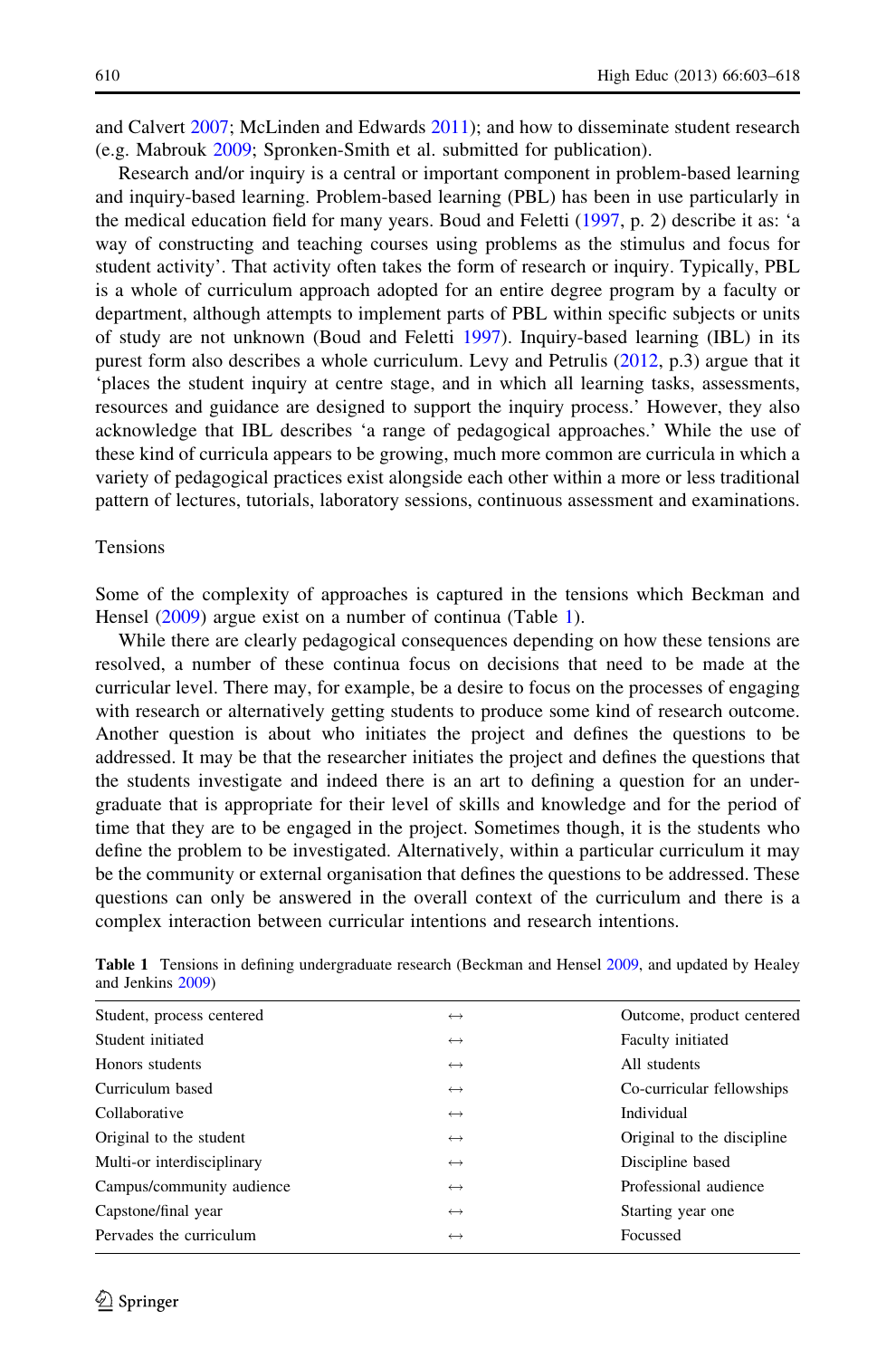Another overall curriculum decision highlighted by Beckman and Hensel is about who should be engaged in undergraduate research; whether it is Honours students and high achieving students who are so engaged (which in Australia may mean the 12 % of students staying on for a final (Honours) year), or whether all students should be. A further tension is whether undergraduate research takes place outside of the curriculum, for example, in vacation scholarship programs, or is research that students conduct within the formal curriculum; perhaps through assignments and tutorials within specific subjects or in whole courses or programs, for example, across year levels or at whole of degree level e.g. PBL, IBL. Again these are basic curriculum decisions. Whether research is to pervade the curriculum is also a question of overall curriculum design.

The tensions about whether undergraduate students are to carry out research collaboratively or individually and whether undergraduate students are required to generate new knowledge or to investigate knowledge that is already known, may be questions for pedagogical decision-making. In some ways the tension between interdisciplinarity and discipline based research is likely to be taken at a curricular level, although within the context of an overall traditional curriculum, a teacher may wish to regard this as a matter of pedagogy. Questions about who is the audience for the research, for example, peers in a seminar or presentation session or the wider community including professionals and industrialists, are also likely to require pedagogical decisions.

Attitudes to engaging students in research

Pedagogies of student research inevitably rest on academics' ideas about students and on students' attitudes to research. If students are to engage in research-based learning, having positive attitudes and appropriate perceptions of research among both staff and students is critically important. The research literature suggests that this is not always the case.

Wilson et al. ([2011](#page-15-0)) studied academics' perceptions of an undergraduate research degree set up as a central initiative in their university. They have argued that some academics have limited conceptions of how students develop research capability and that this can limit the ways in which students can learn through research and the opportunities for research that are presented to them. This suggests that curriculum decision-making in regards to research-based courses, does not always translate into the kinds of research experiences at the pedagogical level that course designers anticipate.

Since the mid-1990s interest in understanding students' experiences of research has flourished (see for example, Jenkins et al. [1998](#page-14-0); Turner et al. [2008](#page-15-0); Zamorski [2002](#page-15-0)). Related to this are studies of students' perceptions of what research is (see for example, Meyer et al. [2005](#page-15-0)) and their perceptions of research in particular universities including the extent to which their ideas are related to the disciplines they are studying (Robertson and Blackler [2006](#page-15-0)). A small number of studies have examined students' perceptions of learning research skills. Murtonen and Lehtinen [\(2009](#page-15-0)), for example, found that students in Finland and the USA dislike learning about research methodology and have difficulty in learning either quantitative or qualitative research methods that they do not feel in tune with. In a study by Turner et al. [\(2008](#page-15-0)) less than a third of the students surveyed in three institutions in Canada and the UK reported developing research skills. And indeed, this is perhaps not surprising when it appears, from a study by Wagner et al. ([2011\)](#page-15-0) that the knowledge-base in respect to the pedagogy of developing research skills is sparse.

Willison and O'Regan ([2007](#page-15-0)) have addressed this issue by developing the Research Skills Development Framework (RSD) which provides a way of mapping the progressive development of students' research skills across a course or program of study (Table [2](#page-9-0)).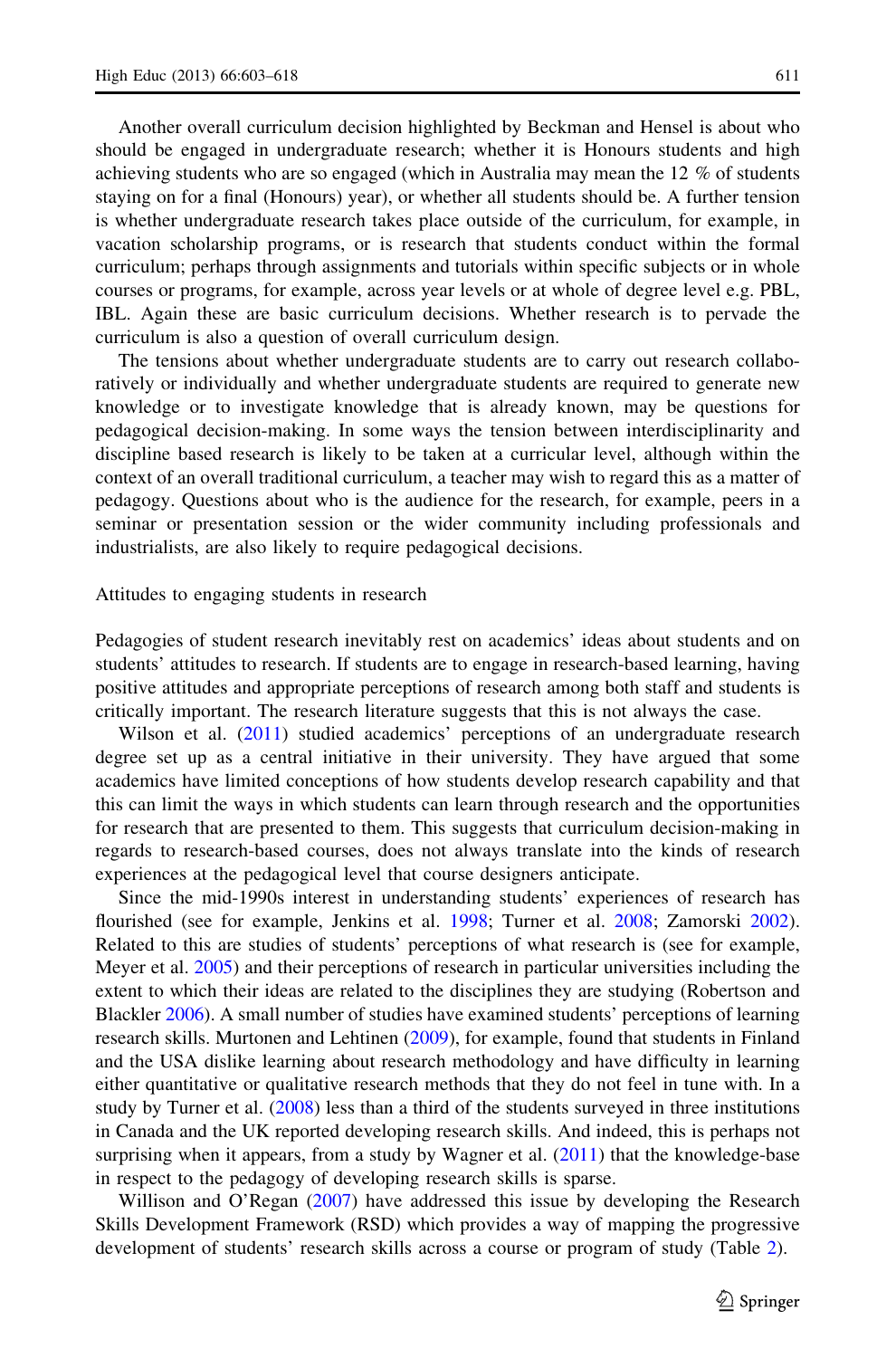| <b>FACETS</b><br>OF<br><b>INQUIRY</b>    | Level 1<br>closed inquiry<br>high degree of<br>structure/<br>guidance | Level 2<br>closed inquiry<br>some<br>structure/<br>guidance | Level 3<br>closed inquiry<br>working<br>independently | Level 4<br>open inquiry<br>within<br>structured<br>guidelines | Level 5<br>open inquiry<br>within self-<br>determined<br>guidelines |
|------------------------------------------|-----------------------------------------------------------------------|-------------------------------------------------------------|-------------------------------------------------------|---------------------------------------------------------------|---------------------------------------------------------------------|
| Embark & determine a<br>need for inquiry |                                                                       |                                                             |                                                       |                                                               |                                                                     |
| Find/collect<br>information/data         |                                                                       |                                                             |                                                       |                                                               |                                                                     |
| Critically evaluate                      |                                                                       |                                                             |                                                       |                                                               |                                                                     |
| Organize information                     |                                                                       |                                                             |                                                       |                                                               |                                                                     |
| Synthesise, analyse and<br>apply         |                                                                       |                                                             |                                                       |                                                               |                                                                     |
| Communicate                              |                                                                       |                                                             |                                                       |                                                               |                                                                     |

## <span id="page-9-0"></span>Table 2 Simplified research skill development framework (From: Willison and O'Regan [2006\)](#page-15-0)

This framework specifies increasing levels of student autonomy as they progress in the development of their research capability. It also draws attention to the different facets of inquiry that students need to experience at different levels of autonomy. However, while this framework has been of practical help in a number of contexts (Willison and O'Regan [2007\)](#page-15-0), it neglects aspects of research which are not traditionally considered as 'skills' such as the overall curriculum context and structure and considerations of disciplinary knowledge. It does not take account of whether those making decisions about how to engage students in the suggested ways have the authority to implement them.

## **INCREASING LEVELS OF AUTONOMY**

#### The new 'wheel' model

Working to integrate a wide variety of forms of research-based learning experiences at both the curricular and the pedagogical levels that progressively develop students' capacities to engage with research, requires a framework specifically to overcome the various limitations of existing models. It needs to take account of the complexity of implementing undergraduate research and inquiry as demonstrated in the above discussion. It needs to accommodate research experiences for individual students working alongside academics in research internships or research experience scholarships, as well as experiences for large or small classes of students within their degree program and at any level therein. It needs to capture curricular decision-making for the benefit of universities, departments, teams and individuals engaged in course design. It needs to take account of the extent to which particular individuals and groups at differing levels of the institution have the authority to make decisions about specific aspects of curricula. And it needs to specify for individual teachers and researchers concerned to engage undergraduates in research-based learning experiences, the necessary pedagogical decisions to be taken. Figure [3](#page-10-0) presents the suggested model.

This model facilitates the identification of the choices to be made in developing research-based pedagogies within a course or program or attached to a research project and/or in developing a research-based learning curriculum. It does this by mapping the complexity of the decisions needing to be made. The model has been developed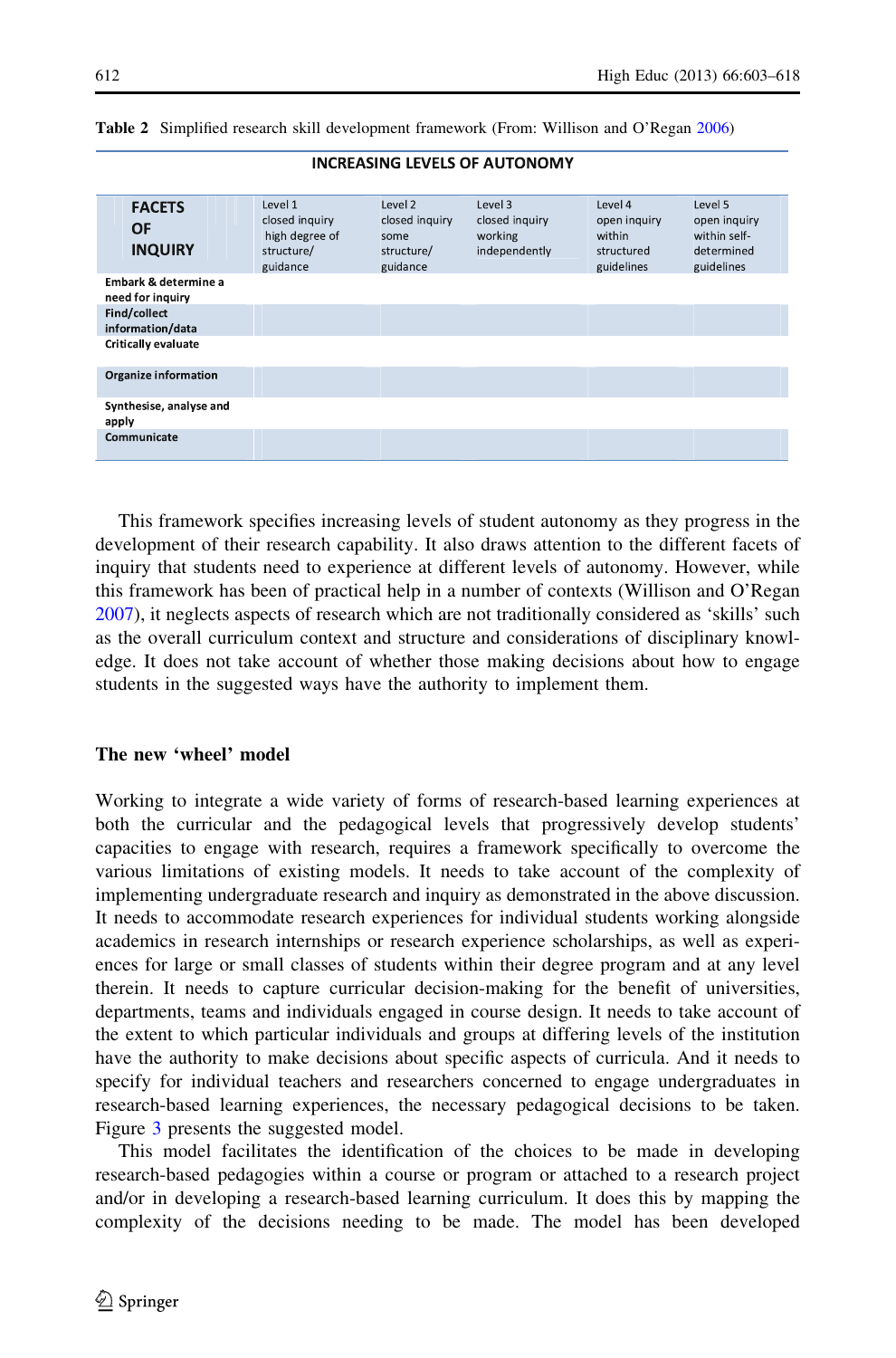<span id="page-10-0"></span>

Fig. 3 A wholistic model for Research-based learning decision-making

progressively through discussion with colleagues and trialled and evaluated in a variety of academic development workshops.

This circular or 'wheel' model integrates decisions about the curriculum context including the nature, number and type of students, learning outcomes including disciplinary knowledge acquisition and attributes, capabilities and skills to be developed as well as, the nature of knowledge and the nature of the tasks to be completed and how they are to be assessed.

## Students

The model places students in the centre. They are indeed its central focus. Their backgrounds and level of study (e.g. high achieving students or students of all abilities; first, second, third year etc.), as well as how many of them there are to be accommodated form the context for the initiative and need to be taken into account, and, in fact drive any curriculum decision-making. Students can be engaged in research and inquiry right from the start of their degree. Some research may only be possible with large numbers of students and some may only be possible with small groups or individuals. These are contextual factors that critically influence curricular and pedagogical decision-making.

# Context

Working out from the centre of the circle the unshaded area highlights the context. This includes the institutional and departmental contexts, and the teaching and learning and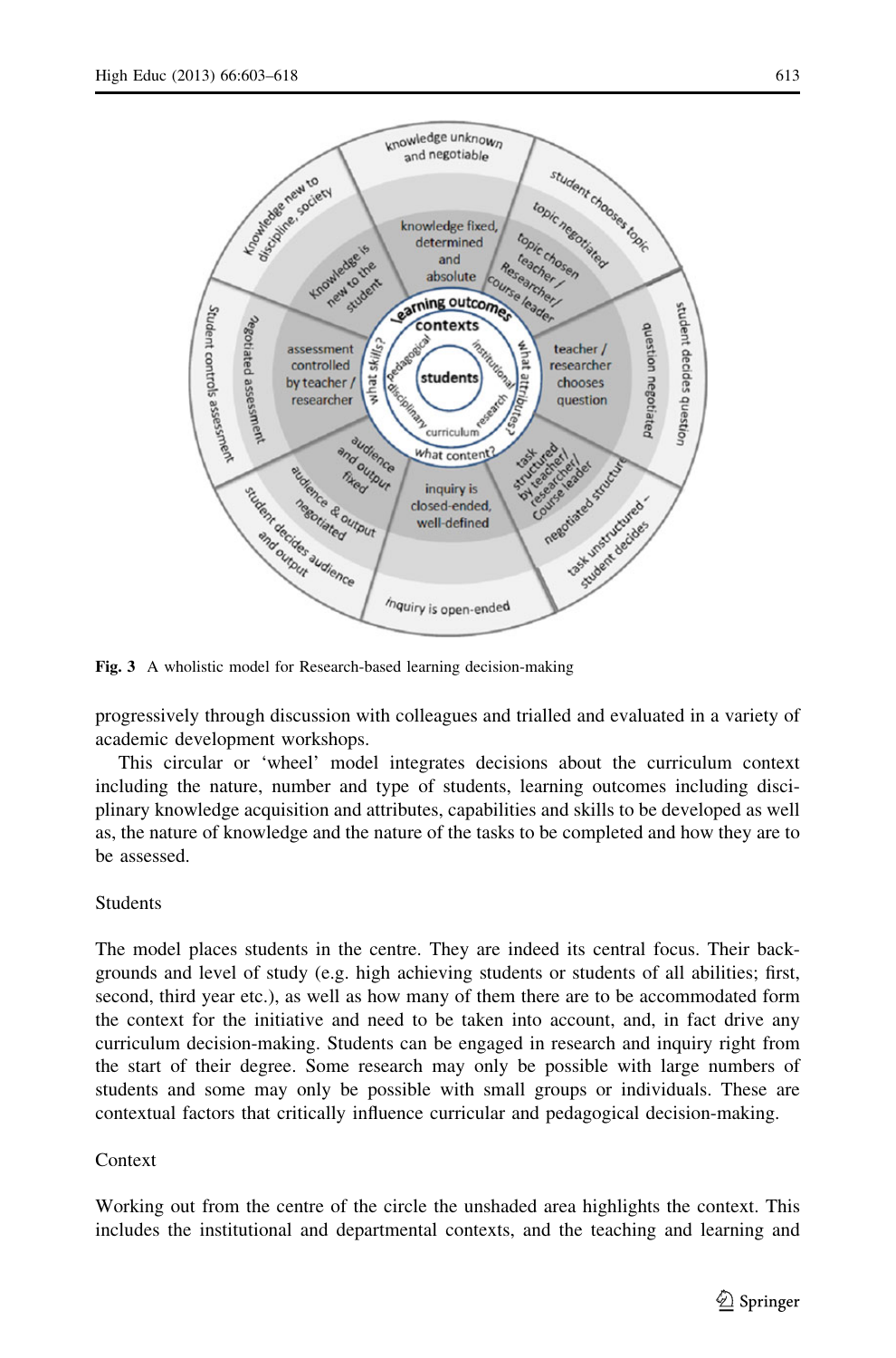research policy contexts as well as the external societal context. The disciplinary context will also determine the range of options available. These all affect curriculum decisions in different ways and determine who has the authority to make them. Awareness of the limitations and the opportunities presented by the context is important in curricular and pedagogical decision-making.

## Learning outcomes

Ideally the learning outcomes specified would progressively enable students to acquire the skills, capabilities and attributes as well as knowledge appropriate to the discipline in such a way as to ensure that when they graduate they will be able to meet the twenty-first century challenges mentioned above. However, decisions about what skills, attributes and knowledge students are to acquire are increasingly being taken at the program level and may be driven by institutional strategies, for example to implement research-based learning across a campus, or to specify expected generic attributes to be demonstrated in all courses. Mindfulness about the freedom or constraints in specifying learning outcomes appropriate in particular disciplinary contexts is important in making decisions.

#### Shaded areas of the model

Decisions in the shaded areas of the model are crucially dependent on decisions about students, context and learning outcomes. It is, for example, very difficult for an individual lecturer to implement a fully formed inquiry-based learning curriculum when all her colleagues are presenting straightforward lectures and there is no institutional support for it. So pedagogical decisions are dependent on the overall shape of the curriculum much of which may be decided elsewhere.

The wheel-like structure enables the integration of elements of the RSD described above, for example, different levels of student autonomy which are important in developing research capability (shown by the darker or lighter shading round the centre of the model). However, there is no suggestion here that students or curricula are focused consistently on a particular level of autonomy for all of the aspects of the inquiry they are engaged in, which is the case with models based on a matrix. The segments are like pieces of cake. You can eat different pieces of cake in different ways. You can choose to eat the outside of a piece of cake or the inside or the middle. Thus it is perfectly possible, and indeed desirable in most cases, to mix the different levels in the different segments. Numerous examples of research-based learning do this and it is this that makes the model dynamic. For example, even when the supervisor structures the research, there may be parts of it which need to be negotiated or decided by the student. Further, the levels shown by the different shadings are not mutually exclusive. For example, a particular investigation may result in knowledge that is new to the student and also new to the discipline. Many projects may include some knowledge which is fixed and well known and some which is unknown and negotiable. Research which is initially well-defined may turn out to be more open-ended than originally envisaged. This tells us something about this particular conceptualisation of research-based learning; it is a tool for thinking through the ramifications of particular curricular and pedagogical decisions when it is desired to engage students in research-based learning. It does not prescribe what or how this should be done.

Unlike traditional ways of thinking about a curriculum in terms of content, lectures and classes, and assessment, this model integrates critical elements of the research process. Importantly, the separate segments of the wheel specify, in turn, aspects of research, for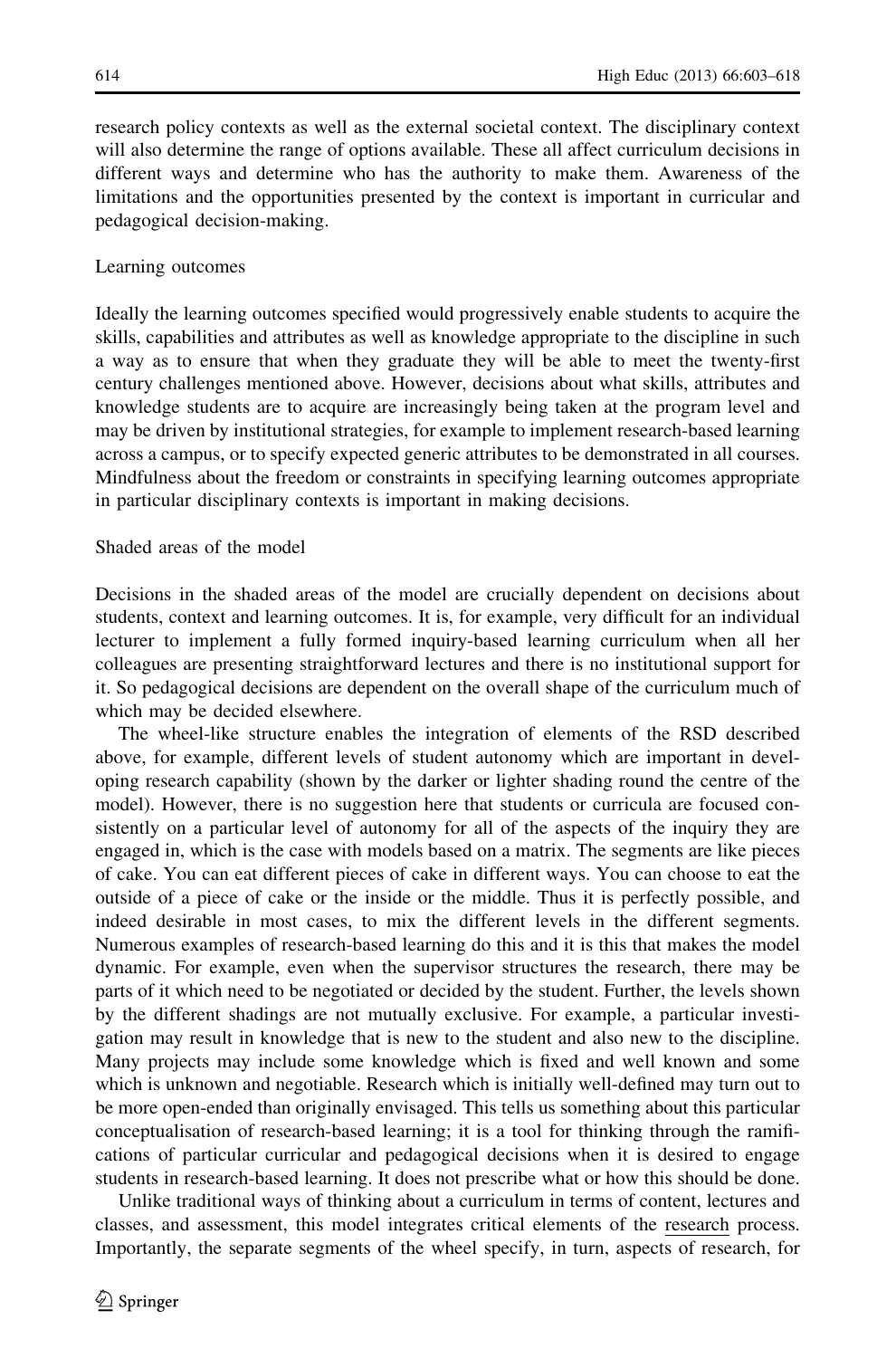example: the kind of knowledge to be explored; choosing the domain of inquiry (the topic); choosing the question(s) to be addressed; structuring the investigation; how the work is to be presented and assessed and finally what the outcome is in terms of new knowledge and/ or understanding. Innovatively, therefore, the pedagogy for student research derives much, if not more, of its impetus from research traditions as from learning and teaching. As a tool for curriculum decision-making this focuses attention on what the students are to do and the means by which they are to do it.

#### Application of the new model

To use the model in devising the overall curriculum, the course team, department, teacher or researcher (the supervisor or mentor; the person or persons with the authority to decide what needs to be achieved in a particular course or program) may start in the middle and specify which students, how many there are, what year they are in and what their educational backgrounds are. They may then consider the context; whether they are concerned to devise a formal program of study or whether this is a one-off experience for a student. Then they can consider the learning outcomes they want students to achieve: the knowledge, skills and attributes that they hope will result as a consequence of the student(s) engaging in research. In some cases this may be negotiated with an external body which is perhaps responsible for funding or accrediting the program or even for deciding the structure of students' learning experiences. The shaded areas of the wheel then map the pedagogical choices that have to be made.

These will depend on earlier ones regarding the students and the learning outcomes. They may also depend on negotiation with external partners, for example, where community-based or work-based learning projects are concerned. As mentioned above, the framework provides for increasing levels of autonomy as you move outwards. So for example in a traditional curriculum, an academic wishing to engage students in research may wish to set the questions to be addressed but leave the student free to decide on the structure. Or they may set a strict structure, but leave the student free to decide on the topic. This is a point where earlier models fall down since they tend to assume that high levels of structure are associated with low levels of autonomy or that the lack of teacherdefined structure is associated with students taking decisions over outcomes and assessment, for example.

In trialling the model, teachers often found it difficult to focus initially on what they wanted students to achieve (the learning outcomes). This may be because these have been decided within the overall curriculum framework, because they are too open-ended to be closely specified or it may simply be that these academics lacked experience in designing curricula in this way. Deciding on content is often the first priority in curriculum design. In workshops, academics often had a research-based activity in mind that they wanted students to engage in. The framework could then be used as a checklist for ensuring that all the necessary details of implementation were considered at the outset.

The wheel model can also be used to analyse or compare particular research-based learning initiatives and for diagnosis of existing practice. So for example, Chang ([2006](#page-14-0)) describes the way his undergraduates' research is a routine part of their course work. All of the students work on independent research projects that share a common theme. At the end of the year students' project work including reading notes, results of literature searches, photocopies of materials obtained, data, laboratory notes, annotated bibliographies, reports etc., are made available for the next year's group of students. A book of this work has now been published (Chang and Jackson [2009](#page-14-0)). Analysing this using the above research-based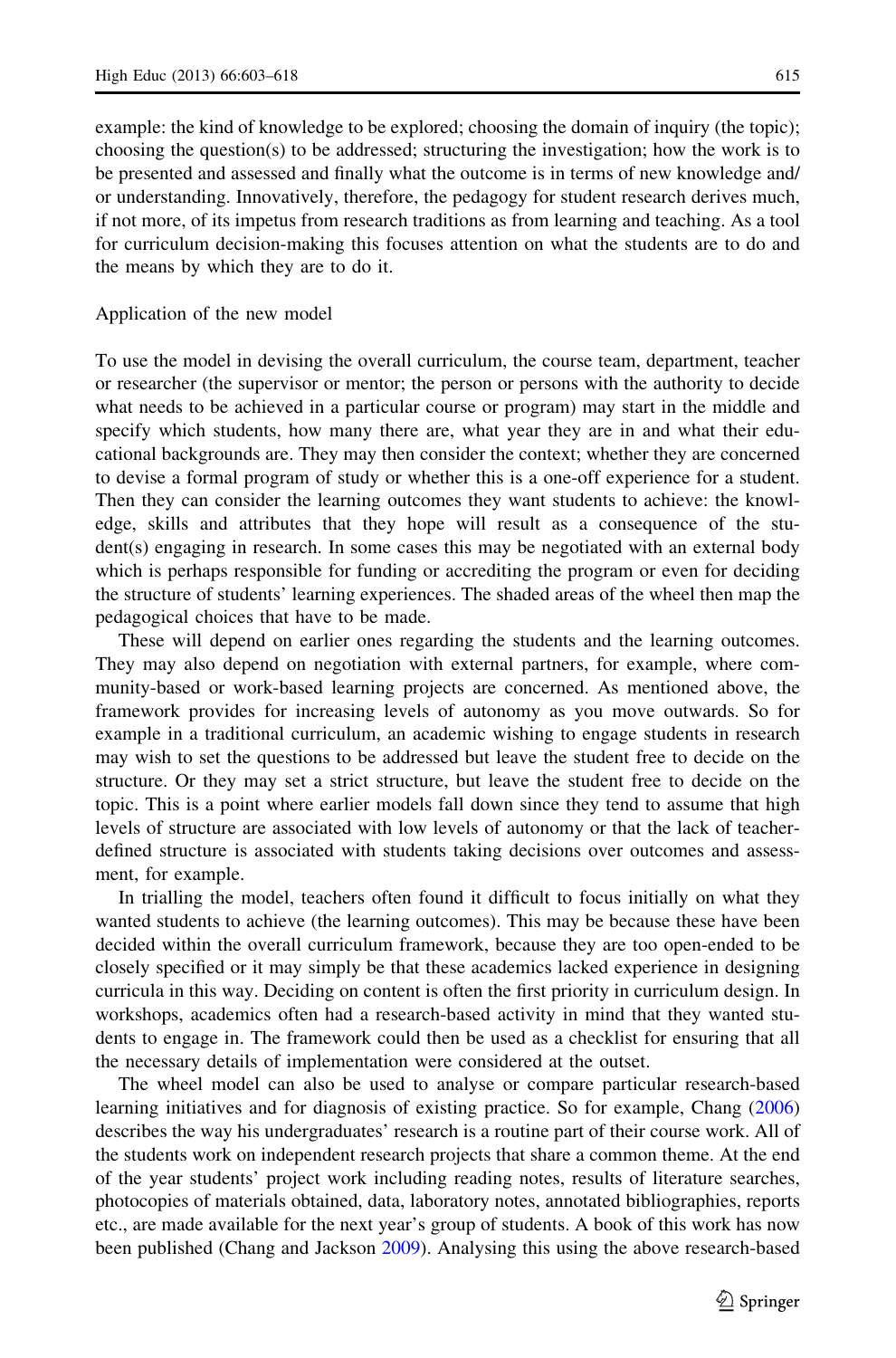learning framework the teacher decides on the topic within which the students choose a question to be addressed. There are parameters for how the task is structured within which the student is free to inquire as they decide. The teacher also decides on the outcome and assesses students' work. But again, what students find is quite open ended and the teachers do not know what the students will come up with. The resulting knowledge was quite new to the discipline as well as to the students and teachers.

As well as describing how the framework can be applied, it is also important to establish what it cannot do. It is not designed to describe the nature of research or knowledge. It does not address teacher-centred ways of putting research knowledge into the curriculum (Healey and Jenkins' 'research-led' category). It assumes students' active engagement in research in a number of different ways. In suggesting that academics as teachers and/or as researchers may wish to begin by thinking about the students and student learning outcomes, the framework suggests a process for successful implementation of research based learning, but it does not specify desirable outcomes, nor what teachers should decide, nor is it prescriptive of what constitutes appropriate or 'correct' research-based learning. It opens up the possibility of ways to prepare students for professional life in contemporary society as discussed in the introduction, but it recognises that academics, departments and institutions may be cautious in their approach to what could be viewed as a radical agenda. How specifically to implement research-based learning experiences for students is a matter of academic judgement and will no doubt be related among other things to disciplinary understandings of the nature of research.

## **Conclusion**

This paper has critically examined existing models of undergraduate research-based learning and presented a new model designed to elucidate the curricular and pedagogical decisions that need to be made when introducing research into the undergraduate experience. Clearly, further research is needed into how teachers can and do use the model in making decisions in particular circumstances. For example, it would be useful to compare disciplinary differences in the ways the framework is used. Research is also needed into the different ways in which the model can be used at the institutional, departmental and course team levels to clarify understanding of the decisions that need to be taken and to examine issues of power and authority in curriculum and pedagogical decision-making more fully than has been possible here. By highlighting distinctions between curricular and pedagogical issues, the paper draws attention to the fact that some academics wishing to implement research-based learning pedagogies may lack the authority to make decisions about the overall curriculum. How and whether this slows implementation of innovations in curriculum design in this area provides an interesting focus for future research.

Undergraduate research is a powerful way of engaging students (Kuh [2008](#page-15-0)). Research and inquiry-based learning experiences have the capacity to stimulate students' interest. However, to do this they need to begin with what students want to learn, to provide opportunities for students to explore the questions that they bring to the subject. They need to tap into students' desires to learn about particular subjects, to address the questions they have in their minds, and to challenge students intellectually.

So in talking about developing the curriculum as a process of research and inquiry this paper has provided a framework for academics, course teams, departments and institutions to think about ways to engage students in the excitement of discovering new ideas; education that provides support for students preparing them to be critically reflective of the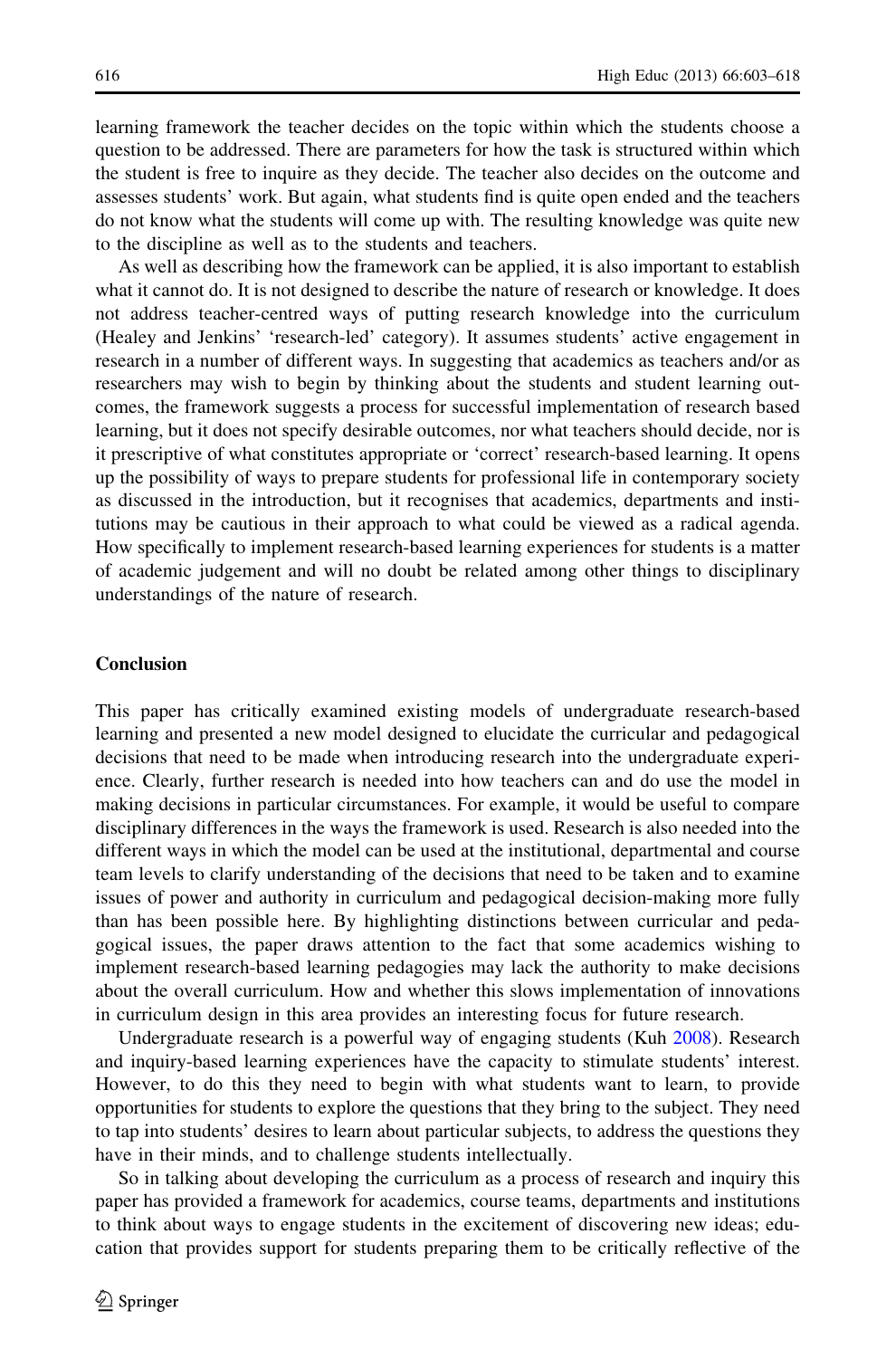<span id="page-14-0"></span>society in which they live and developing their capacity to find and judge evidence, to be open to different knowledges and capable of using and presenting knowledge in different ways. This starts with recognizing the interests and capabilities of students. It starts with listening to the questions that they bring. It starts with recognising and, indeed, honoring the important work that they will have to do in addressing the challenges of humanity in the twenty-first century and beyond.

## **References**

- Barnett, R. (1997). Higher education: A critical business. Buckingham: Open University Press and Society for Research into Higher Education.
- Barnett, R. (2000). Realizing the University: In an age of super-complexity. Buckingham: Society for Research into Higher Education and the Open University Press.
- Bauman, Z. (2000). Liquid modernity. Cambridge: Polity Press.
- Beckman, M., & Hensel, N. (2009). Making explicit the implicit: Defining undergraduate research. CUR Quarterly, 4, 40–44.
- Boud, D., & Feletti, G. I. (1997). The challenge of problem-based learning (2nd ed.). London: Kogan Page.
- Boyd, M. K., & Wesemann, J. L. (2009). Broadening participation in undergraduate research: Fostering excellence and enhancing the impact. Washington, DC: Council on Undergraduate Research.
- Brew, A. (2006). Research and teaching: Beyond the divide. London: Palgrave Macmillan.
- Brew, A. (2010). An Australian perspective on undergraduate research. CUR Quarterly, 31(1), 37–42.
- Chang, H. (2006). Turning an undergraduate class into a professional research community. Teaching in Higher Education, 10(2), 387–394.
- Chang, H., & Jackson, C., undergraduate students at University College London. (2009). An element of controversy: The life of chlorine in science, technology and war. London: British Society for the History of Science.
- Cuthbert, D., Arunachalam, D., & Licina, D. (2011). 'It feels more important than other classes I have done': Anauthentic undergraduate research experience in sociology. Studies in Higher Education, 37(2), 129–142.
- Desai, K. V., Gatson, S. N., Stiles, T. W., Stewart, R. H., Laine, G. A., & Quick, C. M. (2008). Integrating research and education at research-extensive universities with research-intensive communities. Advances in Physiology Education, 32(2), 136.
- Elsen, G. M. F., Visser-Wijnveen, G. J., van der Rijst, R. M., & van Driel, J. H. (2009). How to strengthen the connection between research and teaching in undergraduate University education. Higher Education Quarterly, 63(1), 64–85.
- Garde-Hansen, J., & Calvert, B. (2007). Developing a research culture in the undergraduate curriculum. Active Learning in Higher Education, 8(2), 105–116.
- Giddens, A. (1999). Runaway world: How globalisation is reshaping our lives. London: Profile books.
- Hattie, J., & Marsh, H. W. (1996). The relationship between research and teaching: A meta-analysis. Review of Educational Research, 66(4), 507–542.
- Healey, M., & Jenkins, A. (2009). Developing undergraduate research and inquiry. York: Higher Education Academy.
- Healey, M., & Jenkins, A. (2010). Linking Teaching and Research through Engaging Students in Research and Inquiry: International Perspectives. International perspectives on undergraduate research and inquiry: A scholarly discussion (p. Accessed 27 February 2012 from: [http://www.cur.org/issotl/](http://www.cur.org/issotl/2010/materials.html) [2010/materials.html\)](http://www.cur.org/issotl/2010/materials.html). Washington, DC: Council on Undergraduate Research.
- Higgs, B. (2010). Embedding research into undergraduate curricula in Ireland and the need for a mapping exercise. Poster presented at International perspectives on undergraduate research and inquiry: A scholarly discussion (p. Accessed 12 January 2012 from: [http://www.cur.org/issotl/2010/materials.](http://www.cur.org/issotl/2010/materials.html) [html](http://www.cur.org/issotl/2010/materials.html)). Washington, DC: Council on Undergraduate Research.
- Jenkins, A., Blackman, T., Lindsay, R., & Paton-Saltzberg, R. (1998). Teaching and Research: student perspectives and policy implications. Studies in Higher Education, 23(2,), 127-141.
- Karukstis, K. K., & Elgren, T. E. (2007). Developing and sustaining a research-supportive curriculum: A compendium of successful practices. Washington, DC: Council on Undergraduate Research.
- Kellett, M. (2010). Rethinking children and research: Attitudes in contemporary society. London and NY: Continuum International Publishing.